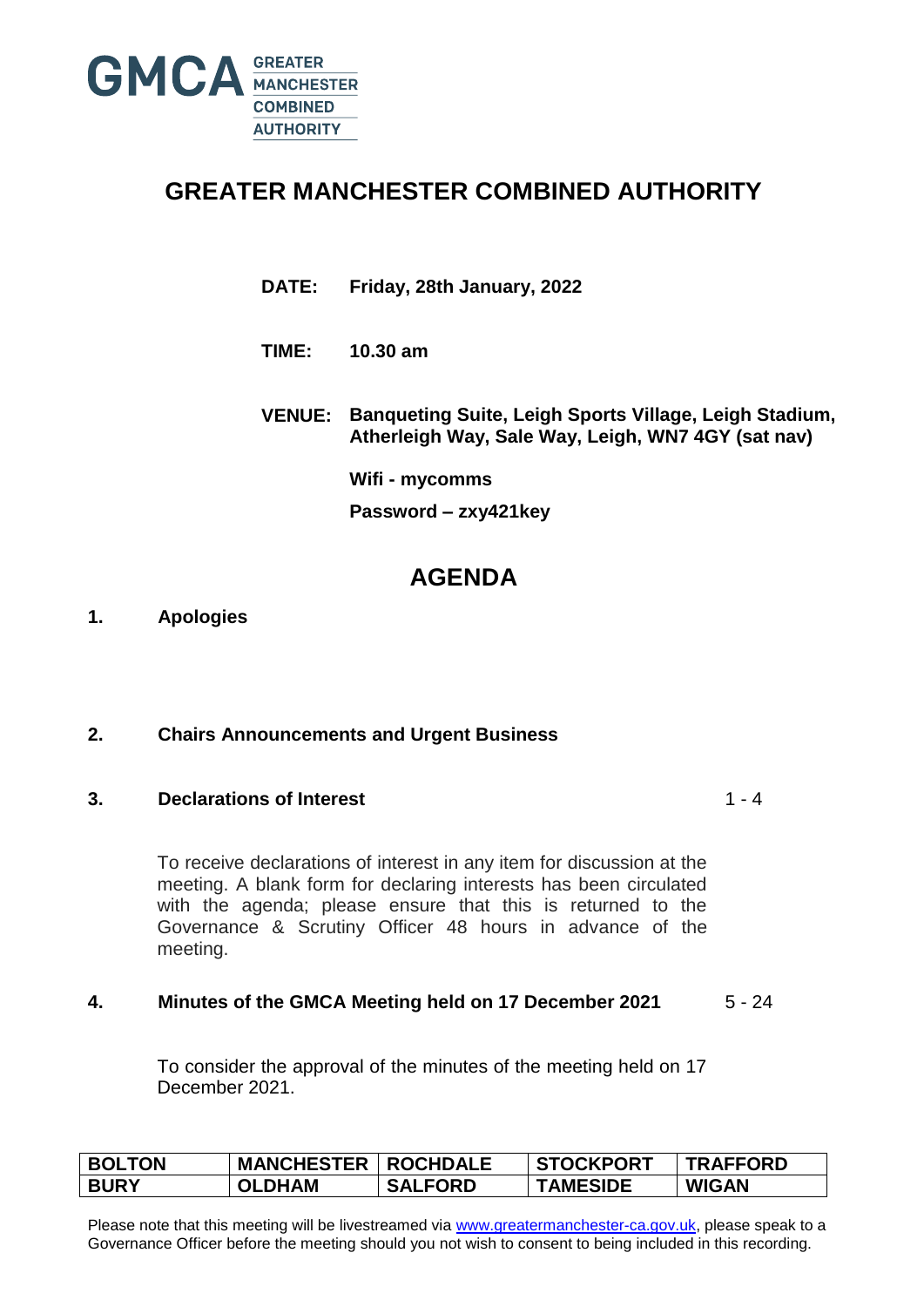## **5. Minutes of the GMCA Resources Committee held on 17** 25 - 26 **December 2021**

To note the Minutes of the GMCA Resources Committee held on 17 December 2021.

## **6. Minutes of the GMCA Standards Committee held on 17** 27 - 30 **December 2021**

To note the minutes of the GMCA Standards Committee held on 17 December 2021.

## **7. Minutes of the GMCA Audit Committee held on 21 January 2022 - To Follow**

To note the minutes of the GMCA Audit Committee held on 21 January 2022.

#### **8. Overview & Scrutiny Committee Minutes - January 2022** 31 - 46

- To note the minutes of the GMCA Housing Planning & Environment Overview & Scrutiny Committee held on 11 January 2022.
- Economy, Business Growth & Skills Overview & Scrutiny Committee held on 14 January 2022.

### **9. Mayoral General Budget & Precept Proposals - To Follow**

Report of GM Mayor, Andy Burnham.

#### **10. Greater Manchester Police & Crime Plan** 47 - 106

Report of Baroness Beverly Hughes, Deputy Mayor for Police, Crime, Criminal Justice and Fire

#### **11. Greater Manchester Retrofit Action Plan** 107 - 162

Report of Councillor Neil Emmott, Portfolio Lead for Green City Region.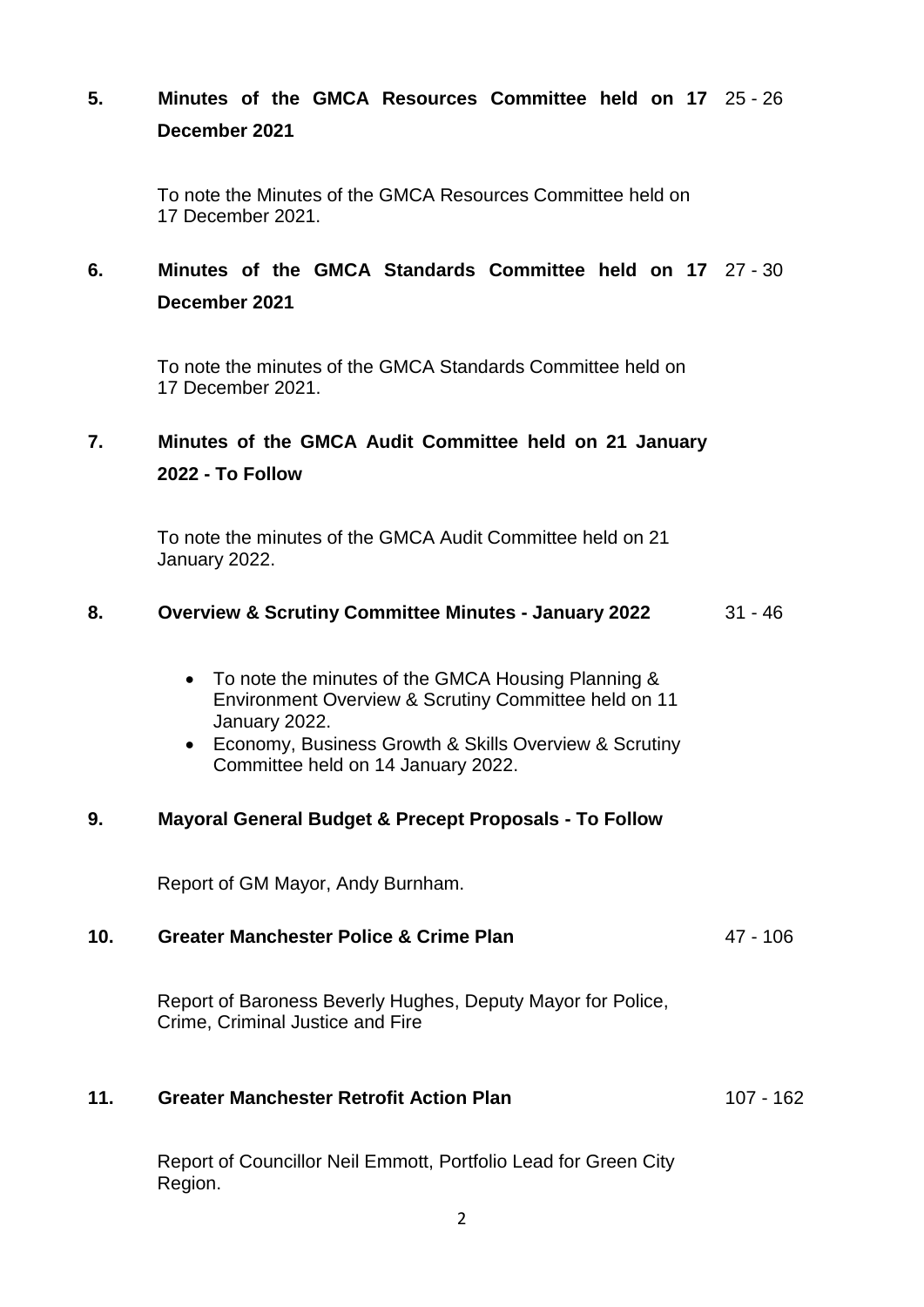#### **12. Greater Manchester International Strategy 2022 to 2025** 163 - 244

Report of Councillor Elise Wilson, Portfolio Lead for Economy.

# **13. Greater Manchester Information Strategy and CA and** 245 - 290 **Executive Leadership**

Report of Councillor Martyn Cox, Leader of Bolton Council.

## **14. City Region Sustainable Transport Settlement Draft** 291 - 298 **Programme Case**

Report of GM Mayor, Andy Burnham.

#### **15. Bid to the Zero Emission Bus Regional Areas (ZEBRA) Fund** 299 - 306

Report of the GM Mayor, Andy Burnham.

## **16. Greater Manchester Economic Dashboard and Economy** 307 - 340 **Portfolio Update**

Report of Councillor Elise Wilson, Portfolio Lead for Economy and Business.

| <b>Name</b>                         | Organisation                | <b>Political Party</b> |
|-------------------------------------|-----------------------------|------------------------|
| <b>Councillor Neil Emmott</b>       | Rochdale                    | Labour                 |
| Councillor Eamonn O'Brien           | <b>Bury Council</b>         | Labour                 |
| <b>GM Mayor Andy Burnham</b>        | <b>GMCA</b>                 | Labour                 |
| <b>Councillor Brenda Warrington</b> | Tameside                    | Labour                 |
| Deputy Mayor Beverley Hughes        | <b>GMCA</b>                 | Labour                 |
| <b>City Mayor Paul Dennett</b>      | <b>Salford City Council</b> | Labour                 |
| <b>Councillor Andrew Western</b>    | Trafford                    | Labour                 |
| <b>Councillor David Molyneux</b>    | <b>Wigan Council</b>        | Labour                 |
| Councillor Arooj Shah               | Oldham Council              | Labour                 |